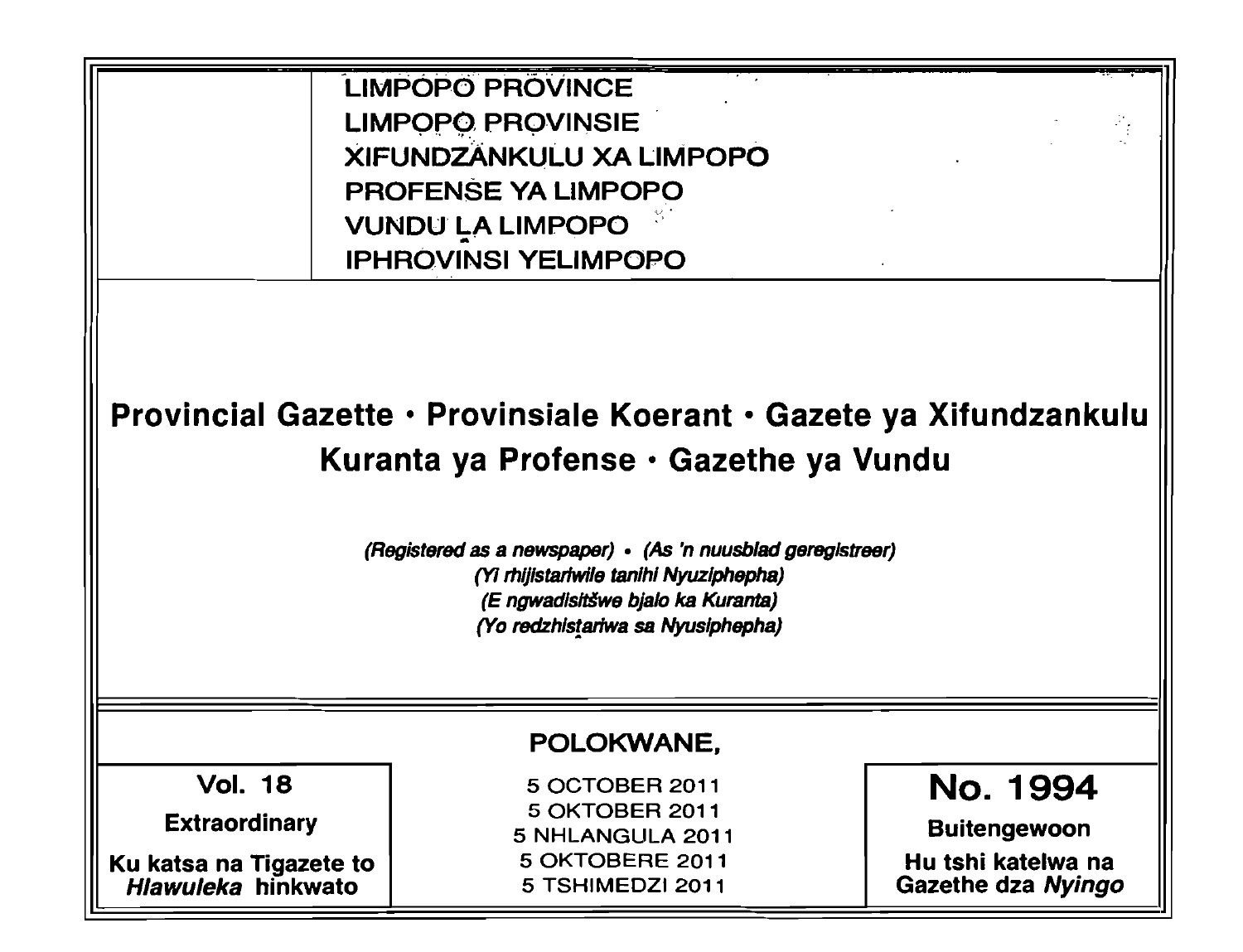#### IMPORTANT NOTICE

The Government Printing Works will not be held responsible for faxed documents not received due to errors on the fax machine or faxes received which are unclear or incomplete. Please be advised that an "OK" Slip, received from a fax machine, will not be accepted as proof that documents were received by the GPW for printing. If documents are faxed to the GPW it will be the sender's responsibility to phone and confirm that the documents were received in good order.

Furthermore the Government Printing Works will also not be held responsible for cancellations and amendments which have not been done on original documents received from clients.

# CONTENTS • INHOUD No. Page Gazette No. No. GENERAL NOTICE 308 National Environment Management: Protected Areas Act (5712003): Intention to declare certain portions of farms situated in Waterberg District, Limpopo Province as a nature reserve ....................................................................... .. 3 1994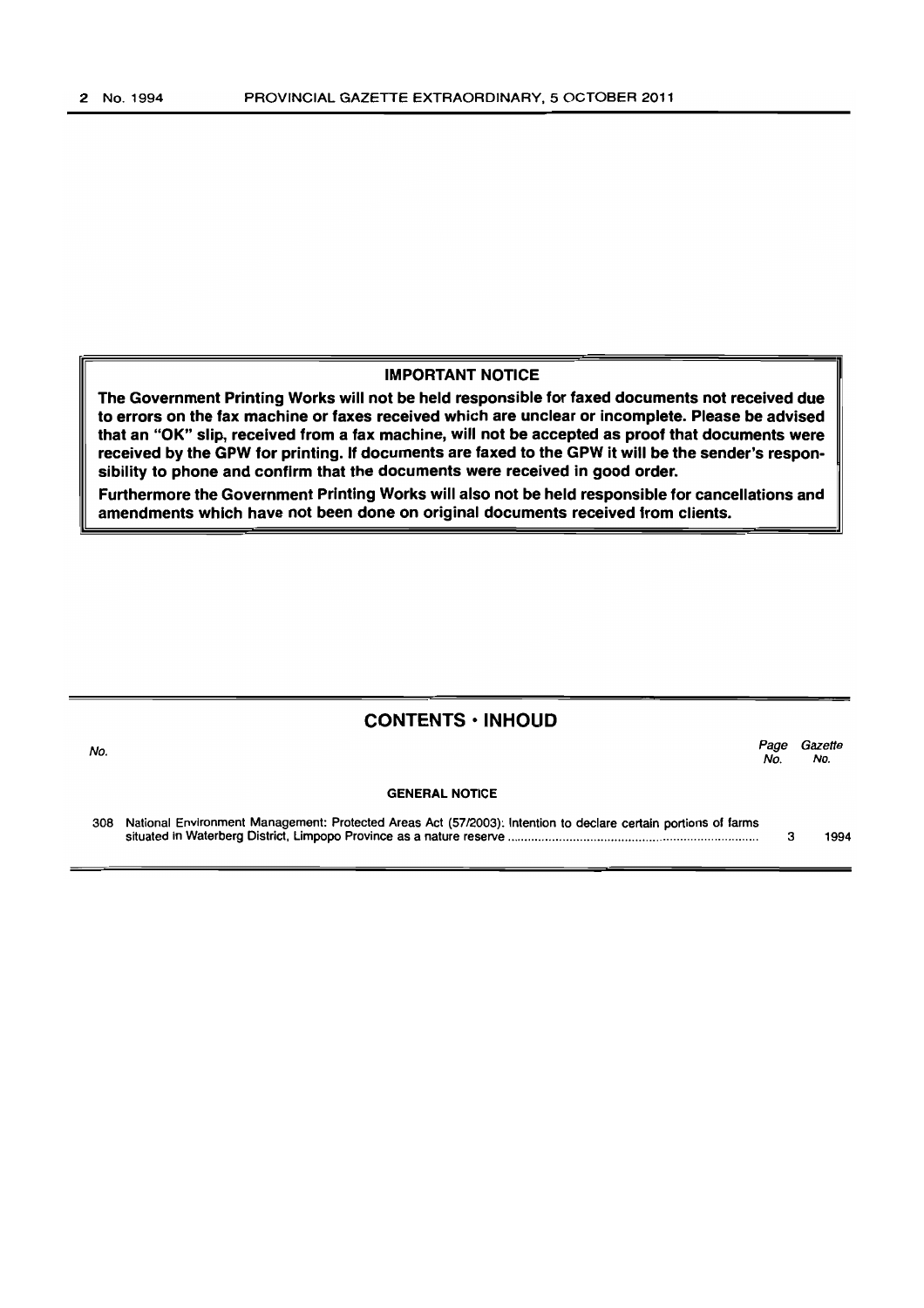# GENERAL NOTICE



### DEPARTMENT OF ECONOMIC DEVELOPMENT, ENVIRONMENT AND TOURISM

NATIONAL ENVIRONMENT MANAGEMENT: PROTECTED AREAS ACT, 2003(ACT NO 57 OF 2003}

### INTENTION TO DECLARE CERTAIN PORTIONS OF FARMS SITUATED IN WATERBERG DISTRICT, LIMPOPO PROVINCE AS A NATURE RESERVE

I, Hon. PitsiMoloto, Member of the Executive Council for Economic Development Environment and Tourism, by virtue of the powers vested in me under section 23(1}(a}(i) hereby give notice in terms of section 33{1}(a} of my intention to declare the properties listed in the attached schedule as a nature reserve.

I hereby invite member of the public to submit written representations on or objections to the proposed notice within 60 days from the dateof the publication of this notice, by submitting it to the following address:

The Head of Department

Department of Economic Development Environment and Tourism

20 Hans Van Ransburg Street

Private Bag x9486

Polokwane

0700

Evrldiki Towers, 20 Hans van Rensburg Street, POLOKWANE, 0700, Private Bag X9484, POLOKWANE, 0700 Tel: 015 293 8300, Fax: 0152938319, website: http\\www.Llmpopo.gov.za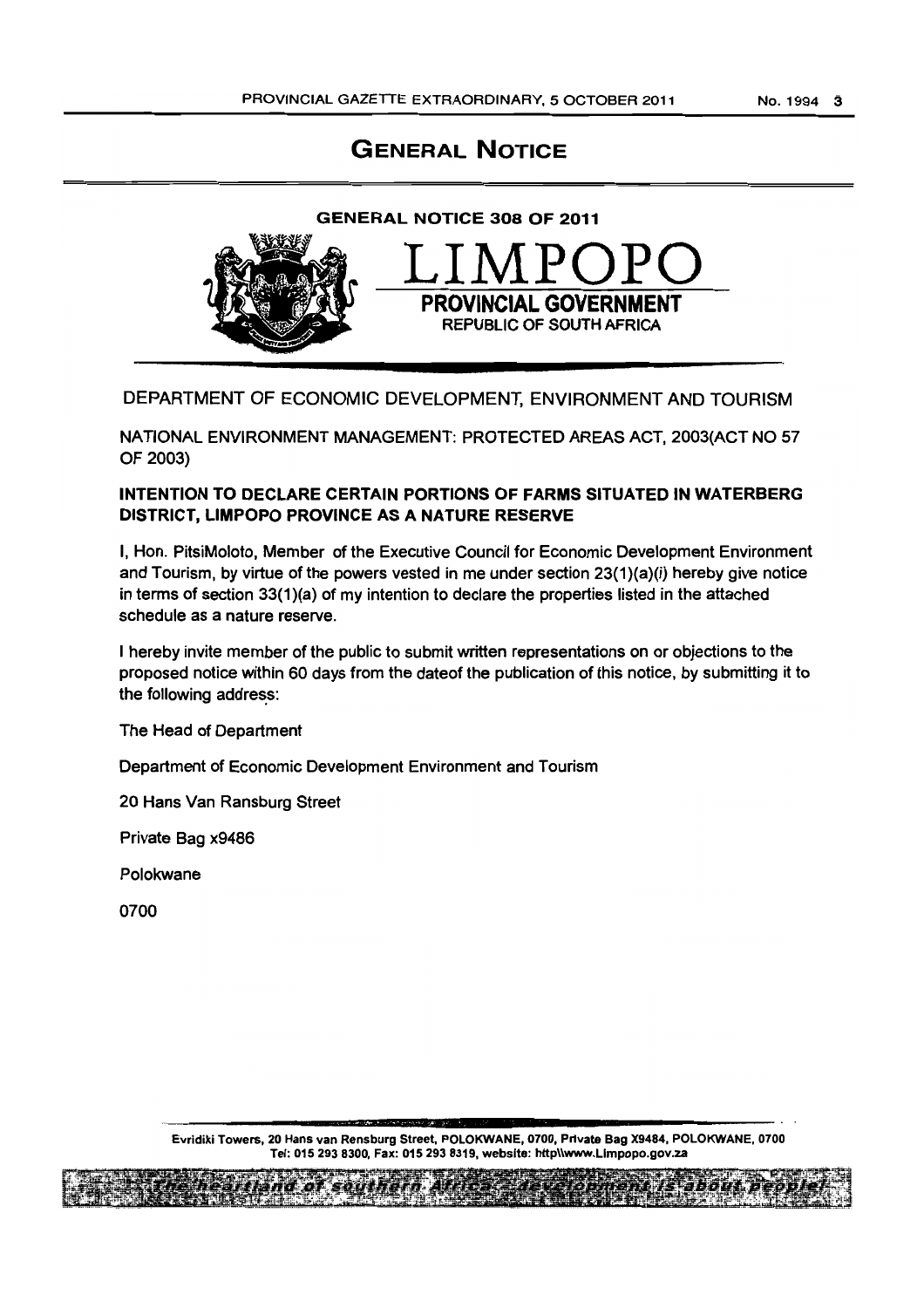### **Attention: MS. SE Mphaphuli**

Fax: 0865258211

E-mail:Mphaphulise@ledet.gov.za

Comments received after the closing date may be disregarded

**Hon. Pitsi Moloto** 

**MEC: Economic Development Environment and Tourism**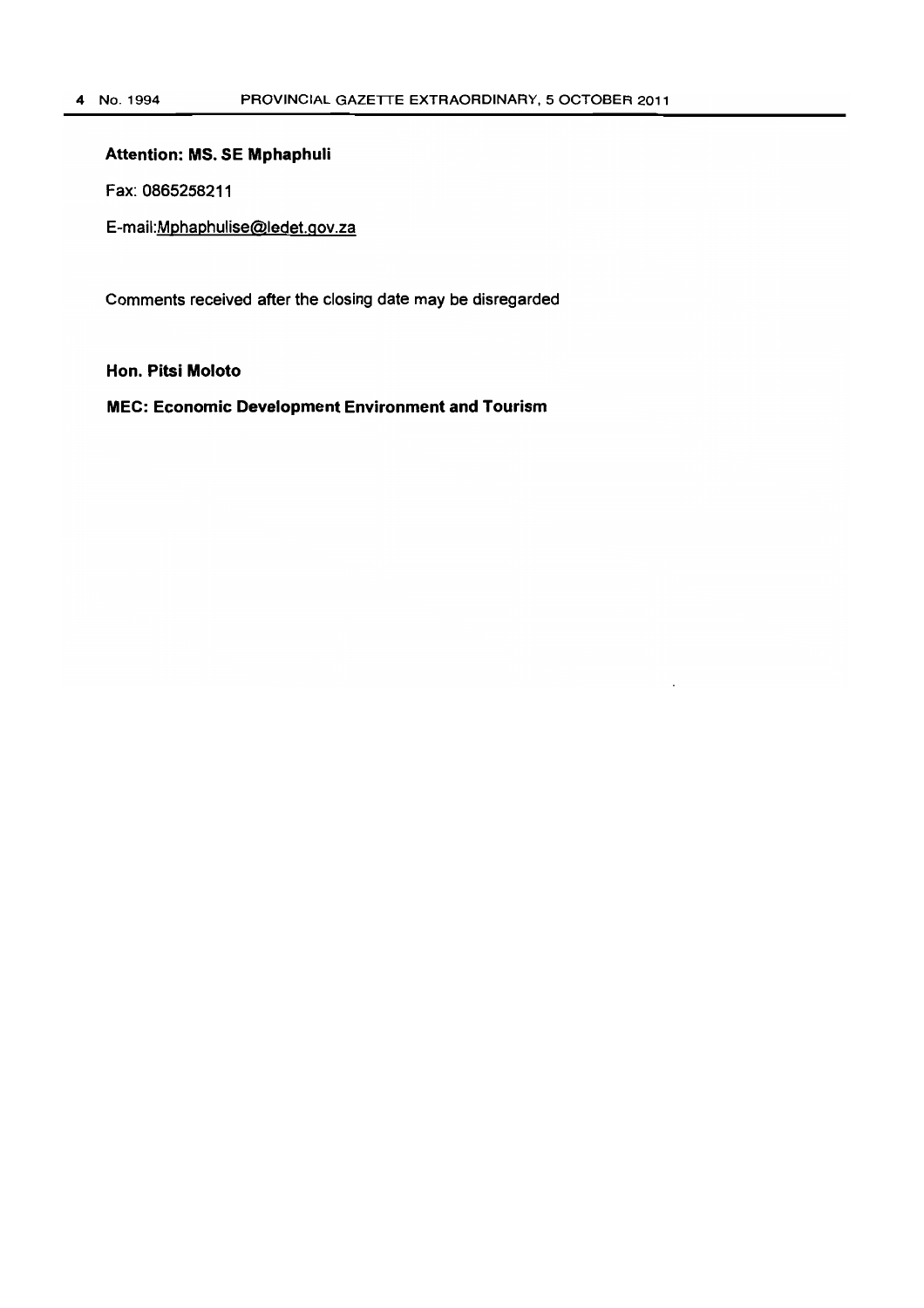## SCHEDULE 1

Portion 1 of the farm WELGEVONDEN No 470 Registration Division KQ, Limpopo Province Measuring five zero zero comma zero zero two one (500, 0021) hectares

Portion 2 of the farm WELGEVONDEN No.470 Registration Division KQ, Limpopo Province Measuring five zero zero comma zero zero three five (500,0035) hectares

Portion 3 of the farm WELGEVONDEN No.470 Registration Division KQ, Limpopo Province Measuring five zero zero comma zero zero zero zero (500,0000) hectares

Portion 4 of the farm WELGEVONDEN No.470 Registration Division KQ, Limpopo Province Measuring five zero zero comma three six nine three (500,3693) hectares

Portion 5 of the farm WELGEVONDEN No.470 Registration Division KQ, Limpopo Province Measuring five zero zero comma zero zero zero zero (500,0000) hectares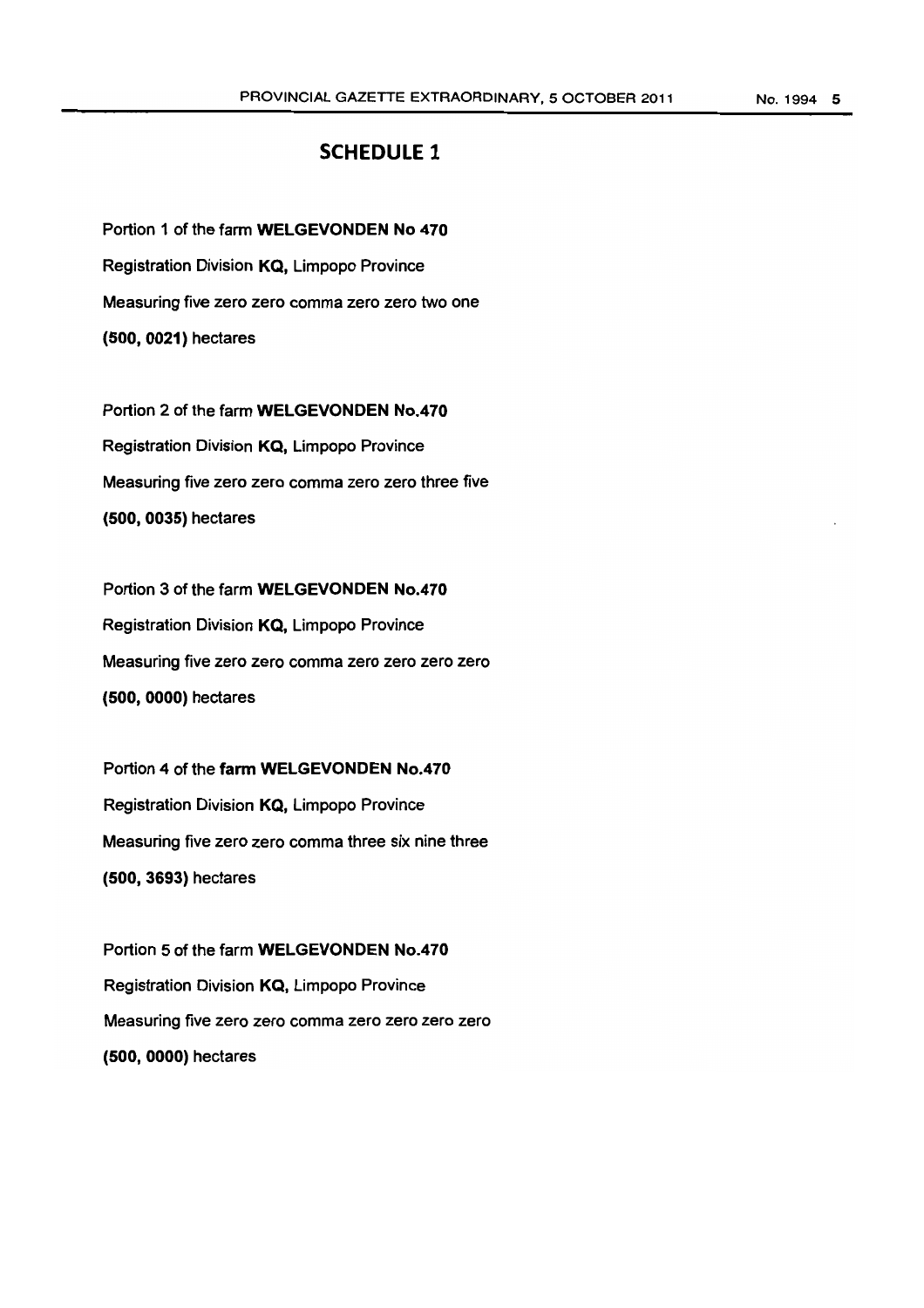Portion 6 of the farm WELGEVONDEN No.470 Registration Division KQ, Limpopo Province Measuring five zero zero comma zero zero zero three (500,0003) hectares

Portion 9 of the farm WELGEVONDEN No.470 Registration Division KQ, Limpopo Province Measuring five zero zero comma zero zero one seven (500,0017) hectares

Portion 10 of the farm WELGEVONDEN No.470 Registration Division KQ, Limpopo Province Measuring five zero zero comma zero zero zero four (500,0004) hectares

Portion 11 of the farm WELGEVONDEN No.470 Registration Division KQ, Limpopo Province Measuring five zero zero zero comma zero zero zero one (500,0001) hectares

Portion 12 of the farm WELGEVONDEN No.470 Registration Division KQ, Limpopo Province Measuring five zero zero comma zero zero zero two (500,0002) hectares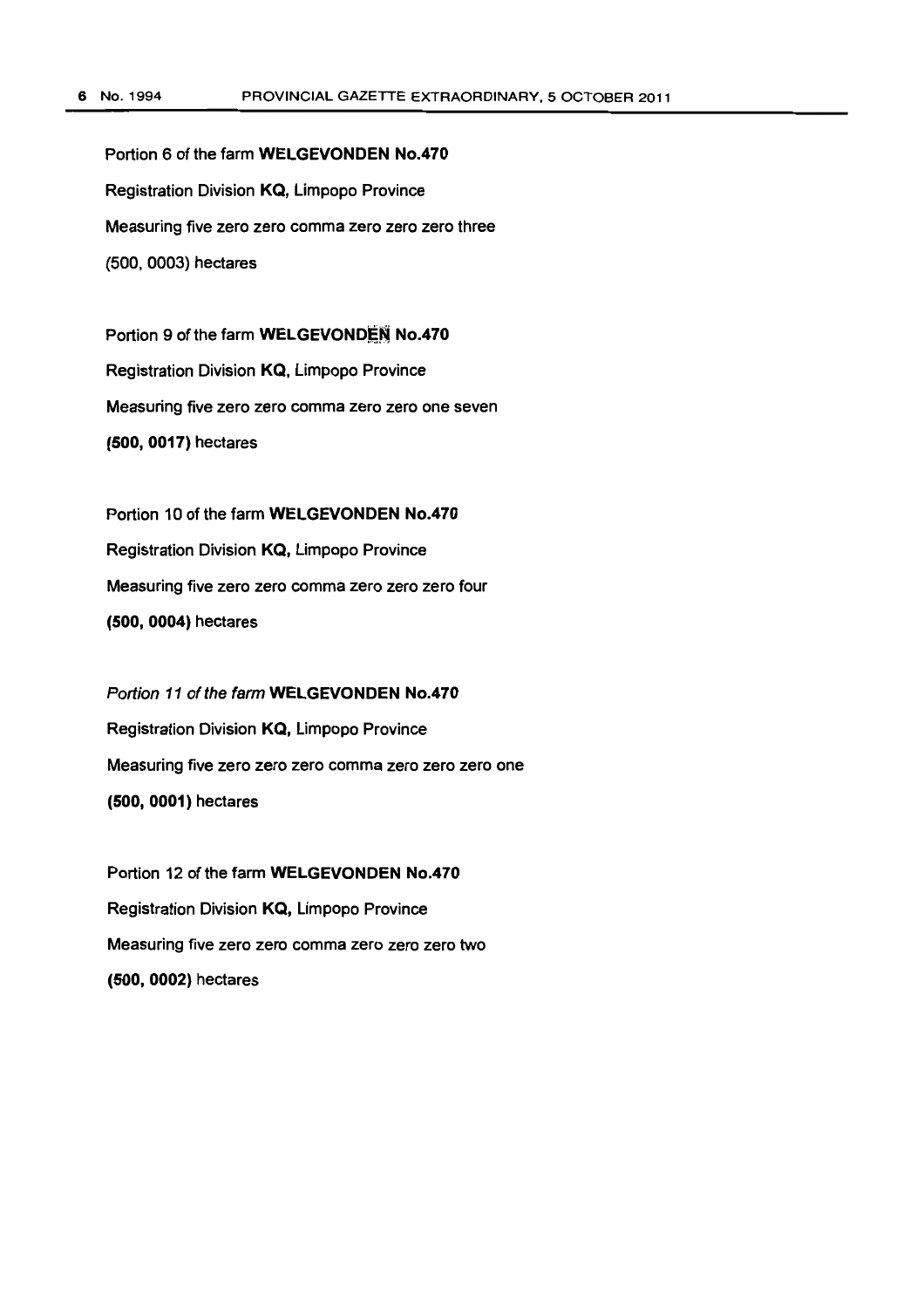Portion 13 of the farm WELGEVONDEN No.470 Registration Division KQ, Limpopo Province Measuring five zero zero comma zero zero one (500, 0001) hectares

Portion14 of the farm WELGEVONDEN No.470 Registration Division KQ. Limpopo Province Measuring five zero zero comma zero zero zero three (500,0003) hectares

Portion 15 of the farm WELGEVONDEN No.470 Registration Division KQ, Limpopo Province Measuring five zero zero comma zero zero one three (500,0013) hectares

Portion 16 of the farm WELGEVONDEN No.470 Registration Division KQ, Limpopo Province Measuring five zero zero comma zero zero zero zero (500,0000) hectares

Portion 17 of the farm WELGEVONDEN No.470 Registration Division KQ. Limpopo Province Measuring five zero zero comma zero zero zero eight (500,0008) hectares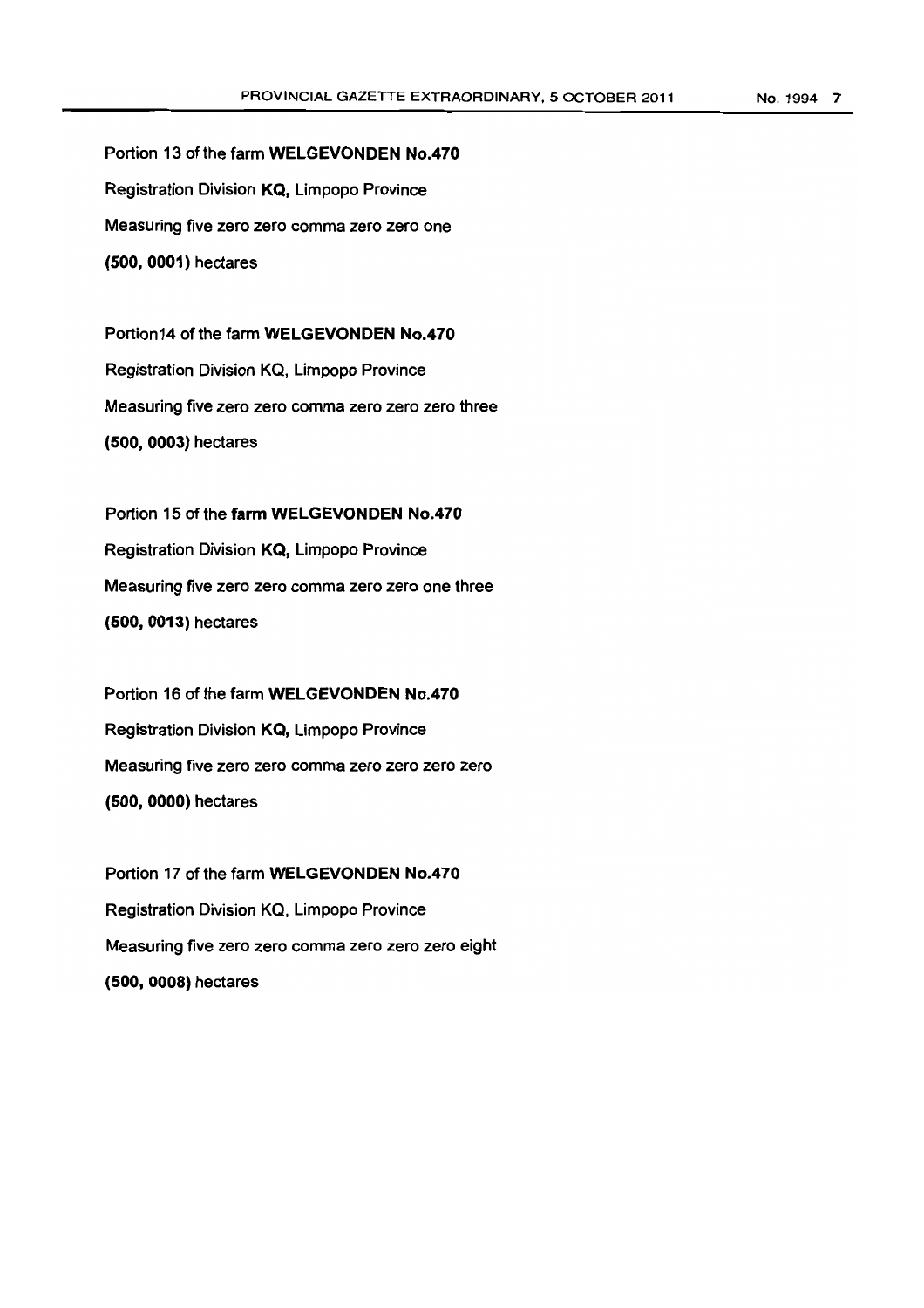Portion 18 of the farm WELGEVONDEN No.470 Registration Division KQ, Limpopo Province Measuring five zero zero comma zero zero zero zero (600;0000) hectares

Portion 19 of the farm WELGEVONDEN No.470 Registration Division KQ, Limpopo province Measuring five zero zero comma zero zero zero zero (500, OOOO) hectares

Portion 20 of the farm WELGEVONDEN No.470 Registration Division KQ, Limpopo Province Measuring five zero zero comma zero zero zero two (500, 0002) hectares

Portion 21 of the farm WELGEVONDEN No.470 Registration Division KQ, Limpopo Province Measuring five zero zero comma zero zero zero two (500,0002) hectares

Portion 25 of the farm WELGEVONDEN No.470 Registration Division KQ, Limpopo Province Measuring five zero zero comma zero zero zero two (500,0002) hectares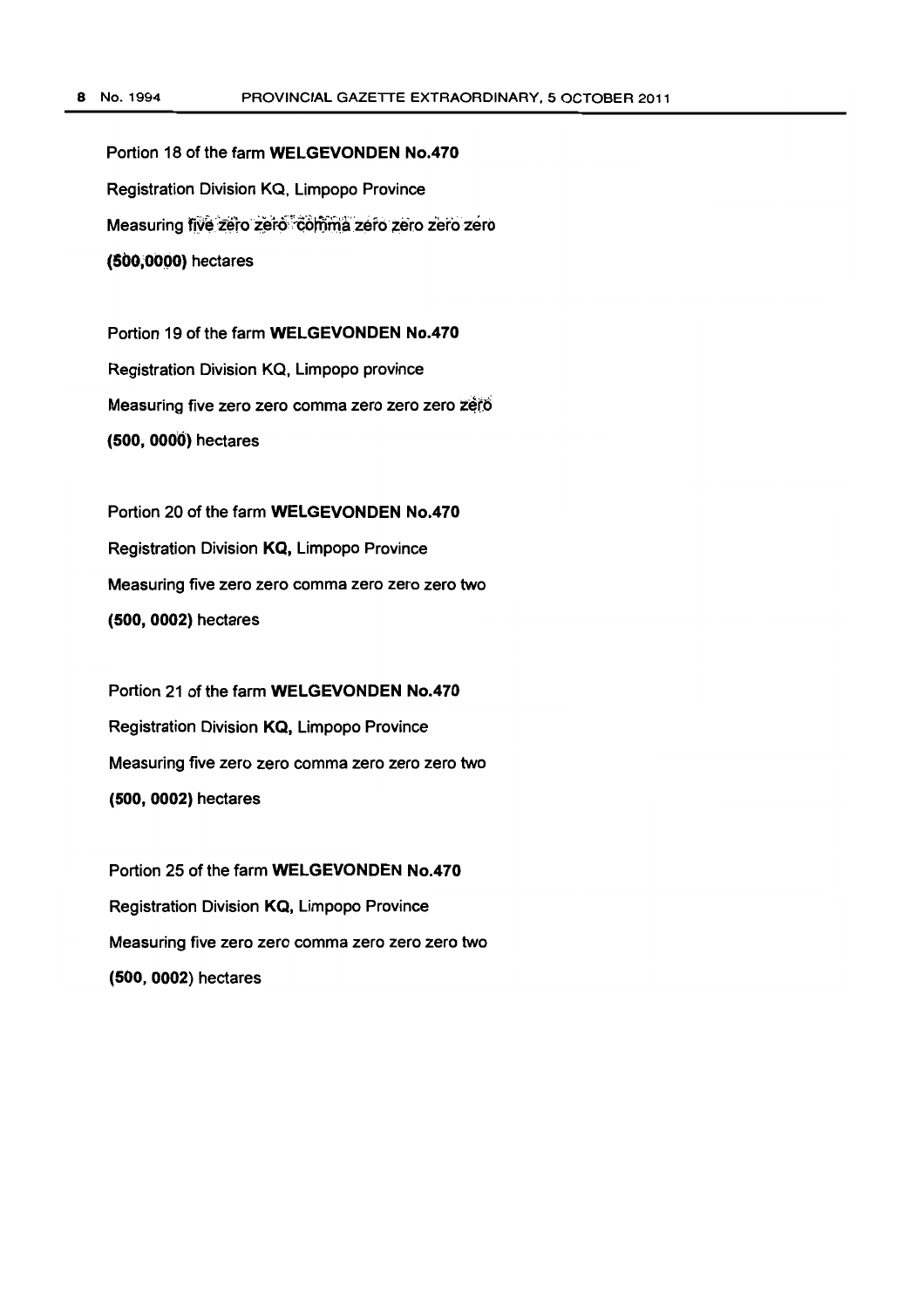Portion 26 of the farm WELGEVONDEN No.470 Registration Division KQ, Limpopo Province Measuring five zero zero comma zero seven seven eight (600,0778) hectares

Portion 27 of the farm WELGEVONDEN No.470 Registration Division KQ, Limpopo Province Measuring five zero zero comma zero zero zero three (600,0003) hectares

Portion 28 of the farm WELGEVONDEN No.470 Registration Division KQ, Limpopo Province Measuring five zero zero comma zero zero zero two (500, 0002) hectares

Portion 29 of the farm WELGEVONDEN No.470 Registration Division KQ, Limpopo Province Measuring five zero zero comma zero zero zero one (600,0001) hectares

Portion 31 of the farm WELGEVONDEN No.470 Registration Division KQ, Limpopo Province Measuring five zero zero comma zero zero six nine (600, 0069) hectares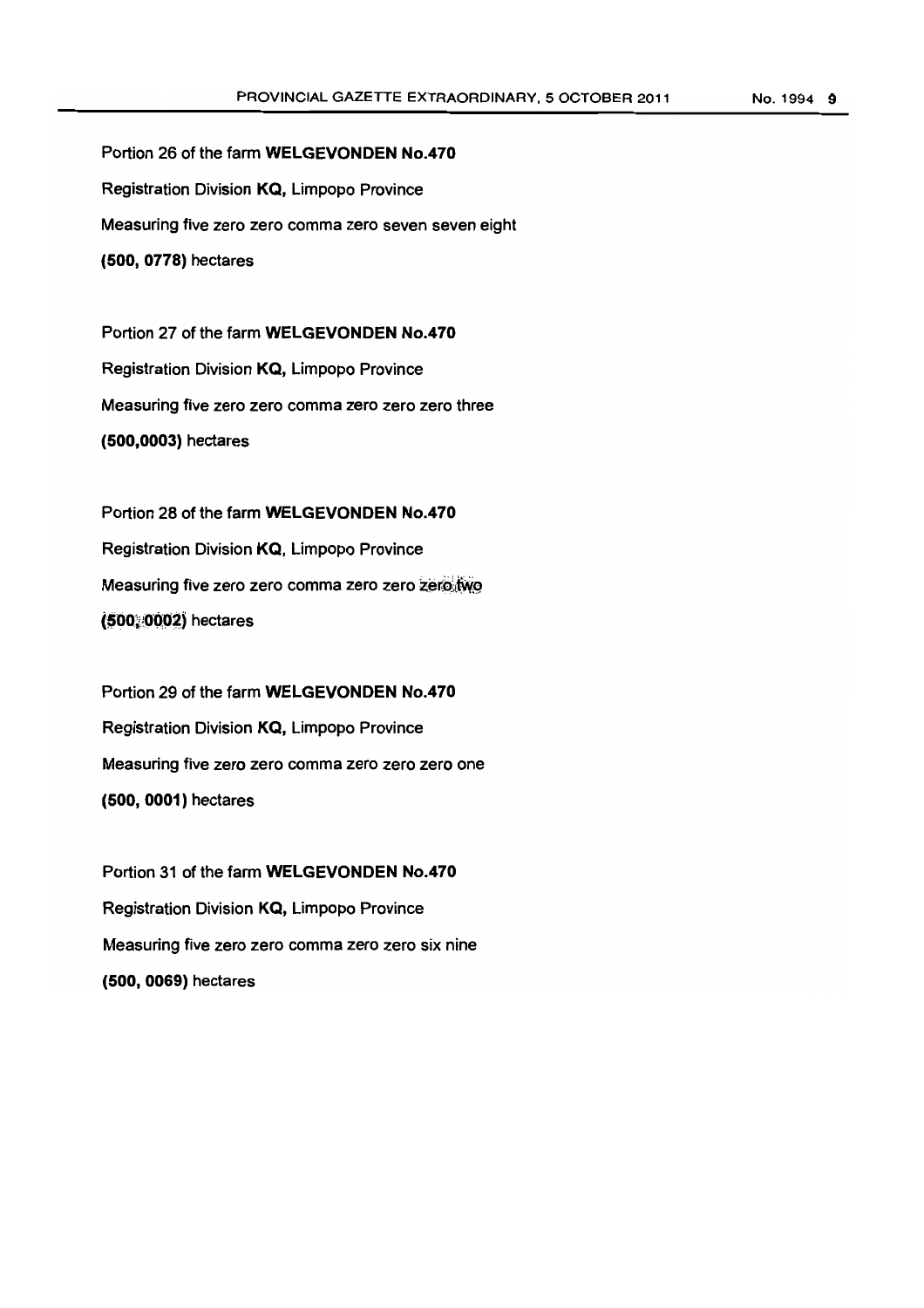Portion 32 of the farm WELGEVONDEN No.470 Registration Division KQ, Limpopo Province Measuring five zero zero comma zero zero zero five (500,0005) hectares

Portion 33 of the farm WELGEVONDEN No.470 Registration Division KQ, Limpopo Province Measuring five zero zero comma zero zero zero four (500,0004) hectares

Portion 34 of the farm WELGEVONDEN No.470 Registration Division KQ, Limpopo Province Measuring five zero zero comma zero zero zero two (500,0002) hectares

Portion 35 of the farm WELGEVONDEN No. 470 Registration Division KQ, Limpopo Province Measuring five zero zero comma zero zero zero zero (500,0000) hectares

Portion 36 of the farm WELGEVONDEN No.470 Registration Division KQ, Limpopo Province Measuring five zero zero comma zero one three six (500,0136) hectares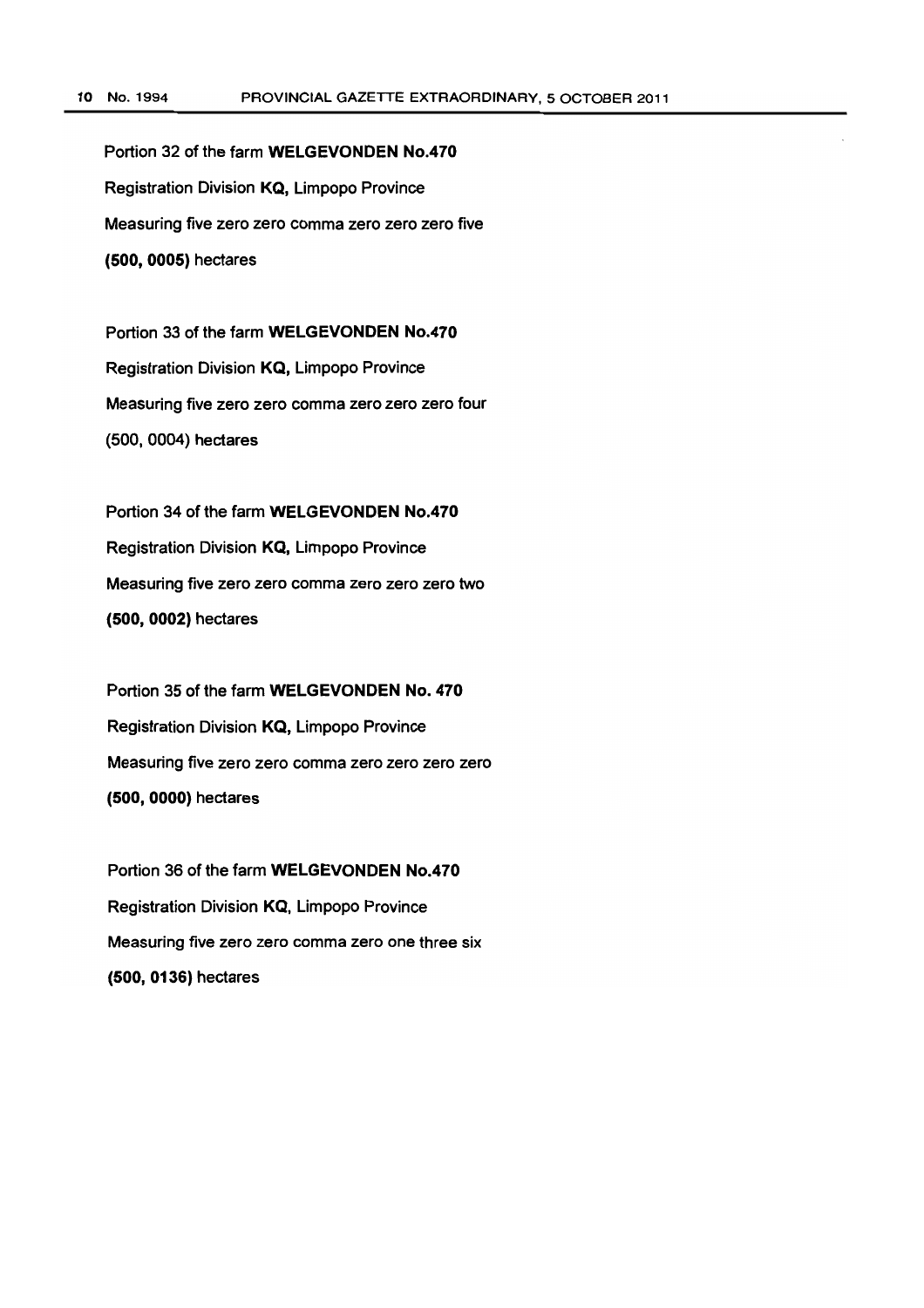Portion 37 of the farm WELGEVONDEN No. 470 Registration Division KQ, Limpopo Province Measuring five zero zero comma zero zero zero seven (500, 0007) hectares

Portion 39 of the farm WELGEVONDEN No. 470 Registration Division KQ, Limpopo Province Measuring five zero zero comma zero zero zero zero (500,0000) hectares

Portion 40 of the farm WELGEVONDEN No.470 Registration Division KQ, Limpopo Province Measuring five zero zero comma zero zero zero two (500, 0002) hectares

Portion 41 of the farm WELGEVONDEN No.470 Registration Division KQ, Limpopo Province Measuring five zero zero comma zero zero one three (500,0013) hectares

Portion 42 of the farm WELGEVONDEN No.470 Registration Division KQ, Limpopo Province Measuring five zero zero comma zero zero zero three (500,0003) hectares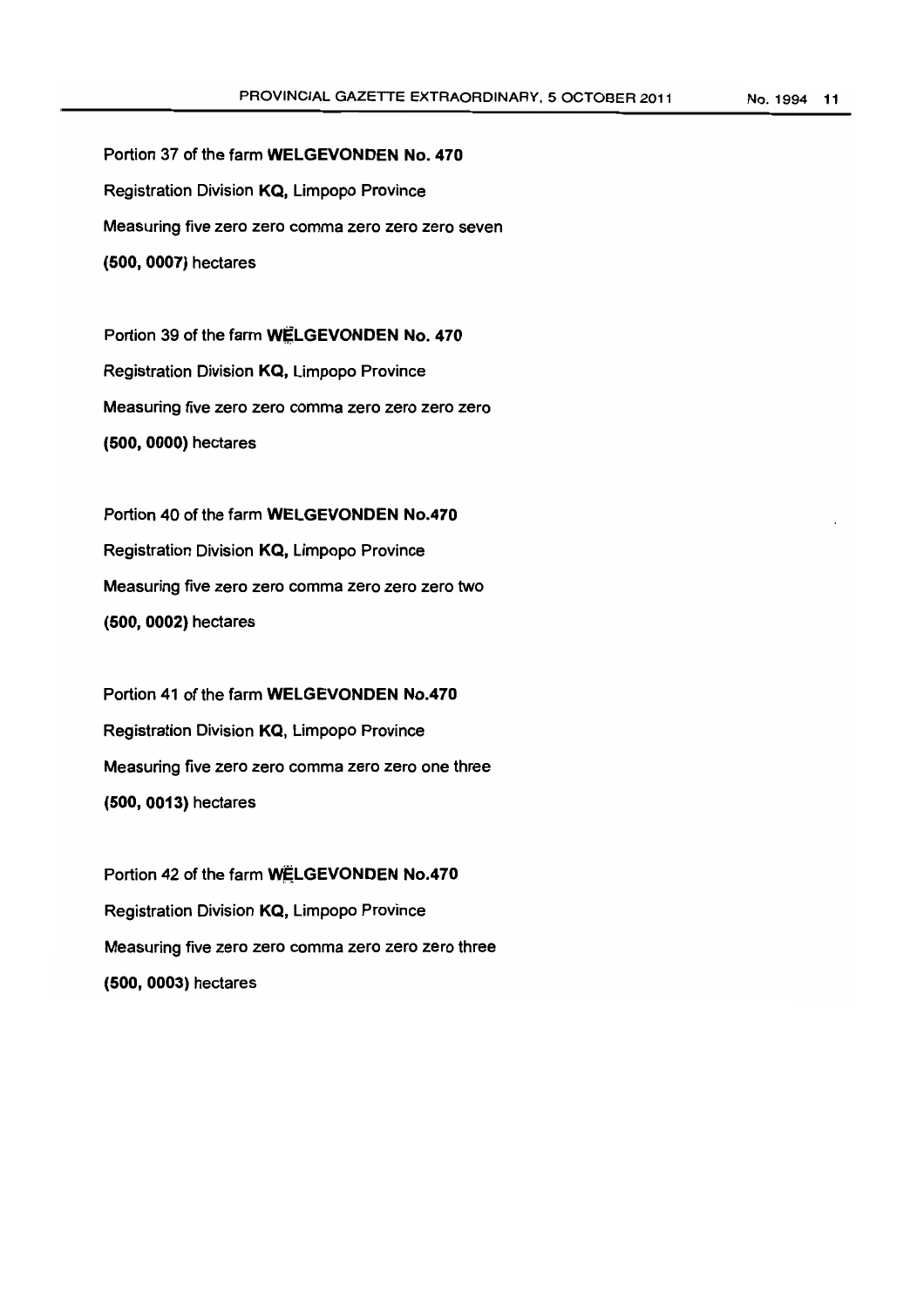Portion 43 of the farm wELGEVONDEN No.470 Registration Division KQ. Limpopo Province Measuring five zero zero comma zero zero two zero (500. 0020) hectares

Portion 63 of the farm WELGEVONDEN No.470 Registration Division KQ, Limpopo Province Measuring four nine nine comma nine nine nine nine (499,9999) hectares

Portion 45 of the farm WELGEVONDEN No.470 Registration Division KQ, Limpopo Province Measuring five zero zero comma zero zero zero zero (500,0000) hectares

Portion 64 of the farm WELGEVONDEN No.470 Registration Division KQ, Limpopo Province Measuring five zero zero comma zero zero zero two (500,0002) hectares

Portion 47 of the farm WELGEVONDEN No.470 Registration Division KQ, Limpopo Province Measuring five zero zero comma zero zero one zero (500,0010) hectares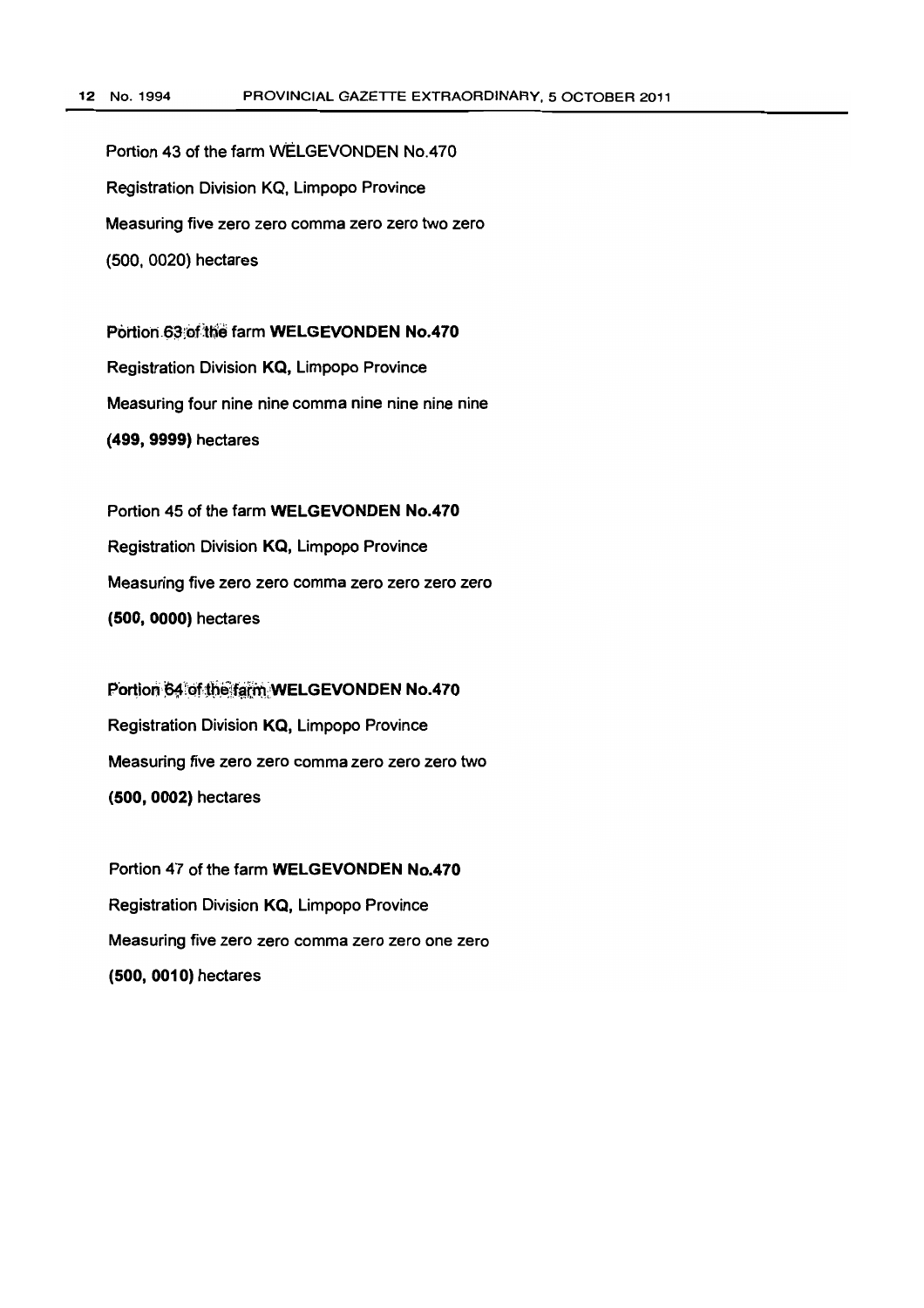Portion 48 of the farm WELGEVONDEN No.470 Registration Division **KQ,** Limpopo Province Measuring five zero zero comma zero zero zero one (500, 0001) hectares

Portion 49 of the farm WELGEVONDEN No.470 Registration Division KQ, Limpopo Province Measuring five zero zero comma zero zero zero four (500.0004) hectares

Portion 50 of the farm WELGEVONDEN No.470 Registration Division KQ, Limpopo Province Measuring five zero zero comma zero zero zero one (500, 0001) hectares

Portion 51 of the farm WELGEVONDEN No.470 Registration Division KQ, Limpopo Province Measuring four three eight comma five seven zero three (438,5703) hectares

Portion 52 of the farm WELGEVONDEN No.470 Registration Division KQ, Limpopo Province Measuring four comma zero zero zero zero (4,0000) hectares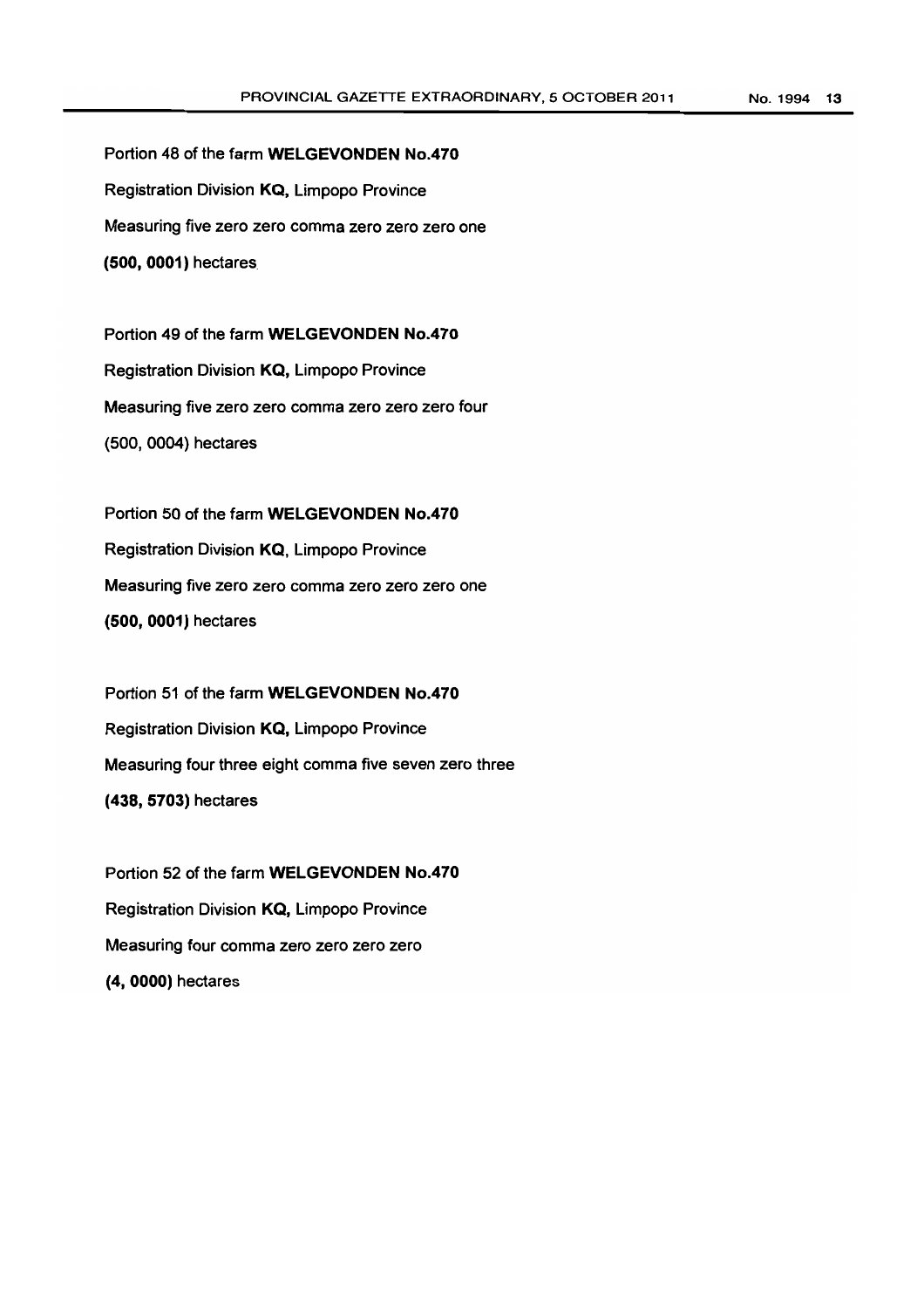Portion 53 of the farm WELGEVONDEN No.470 Registration Division KQ, Limpopo Province Measuring two comma zero zero zero zero (2, 0000) hectares

Portion 54 of the farm WELGEVONDEN No.470 Registration Division KQ, Limpopo Province Measuring two comma zero zero zero zero (2, 0000) hectares

Portion 55 of the farm WELGEVONDEN No.470 Registration Division KQ< Limpopo Province Measuring seven comma zero zero zero one (7, 0001) hectares

Portion 56 of the farm WELGEVONDEN No.470 Registration Division KQ, Limpopo Province Measuring two comma zero zero zero zero (2, 0000) hectares

Portion 57 of the farm WELGEVONDEN No.470 Registration Division KQ, Limpopo province Measuring two comma zero zero zero one (2,0001) hectares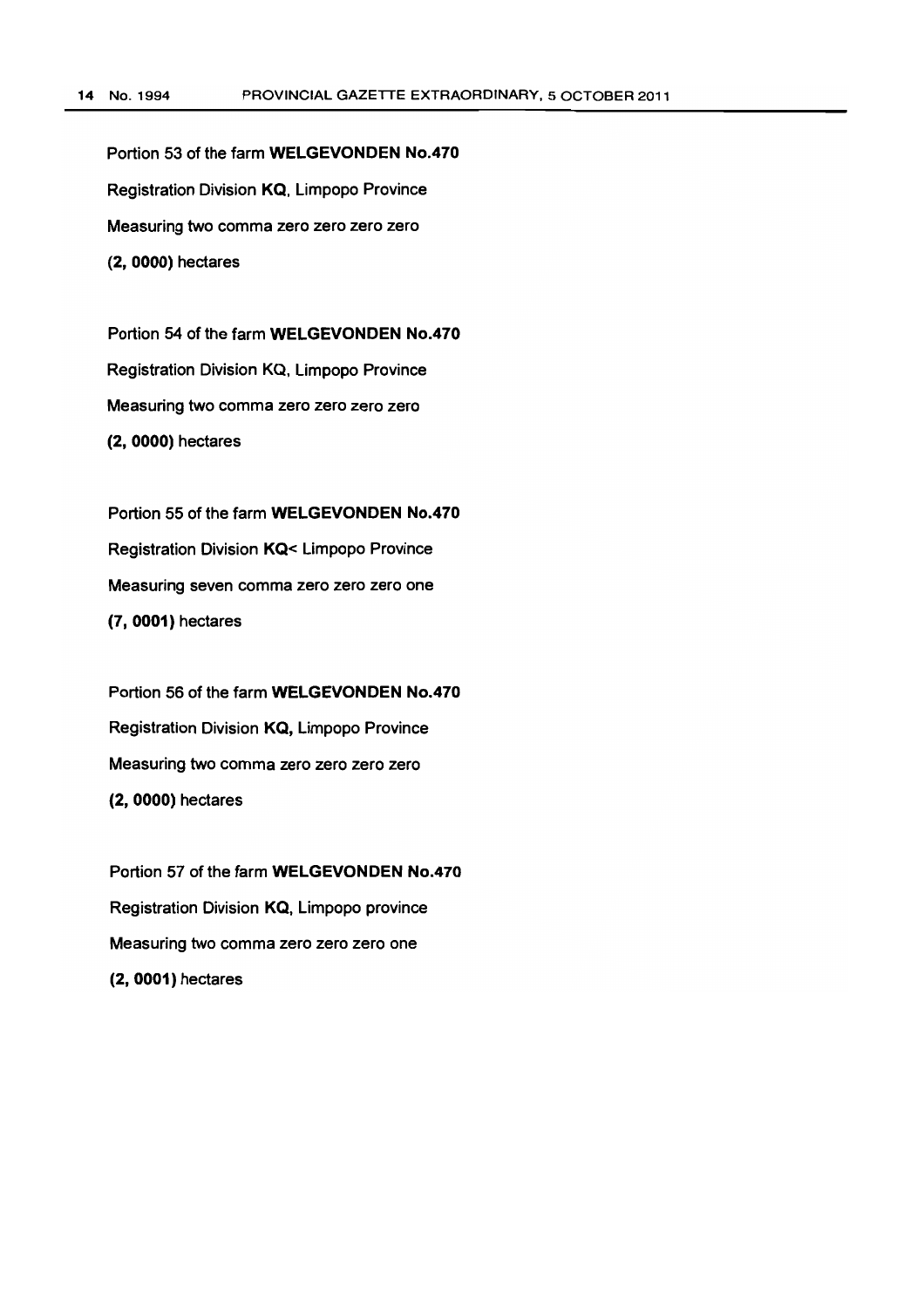Portion 58 of the farm WELGEVONDEN No.470 Registration Division KQ, Limpopo Province Measuring two comma zero zero zero zero (2,0000) hectares

Remaining Extent of the farm WELGEVONDEN No.470 Registration Division KQ, Limpopo Province Measuring one four comma five zero three six (14, 5036).hectares

Portion 59 of the farm WELGEVONDEN No.470 Registration Division KQ, Limpopo Province Measuring two zero comma four four six nine (20,4469) hectares

Portion 79 of the farm WELGEVONDEN 470 Registration Division KQ, Limpopo Province Measuring five zero zero comma zero zero two eight (500,0028) hectares

Portion 80 of the farm WELGEVONDEN No.470 Registration Division KQ, Limpopo Province Measuring five zero zero comma zero zero zero one (500, 0001) hectares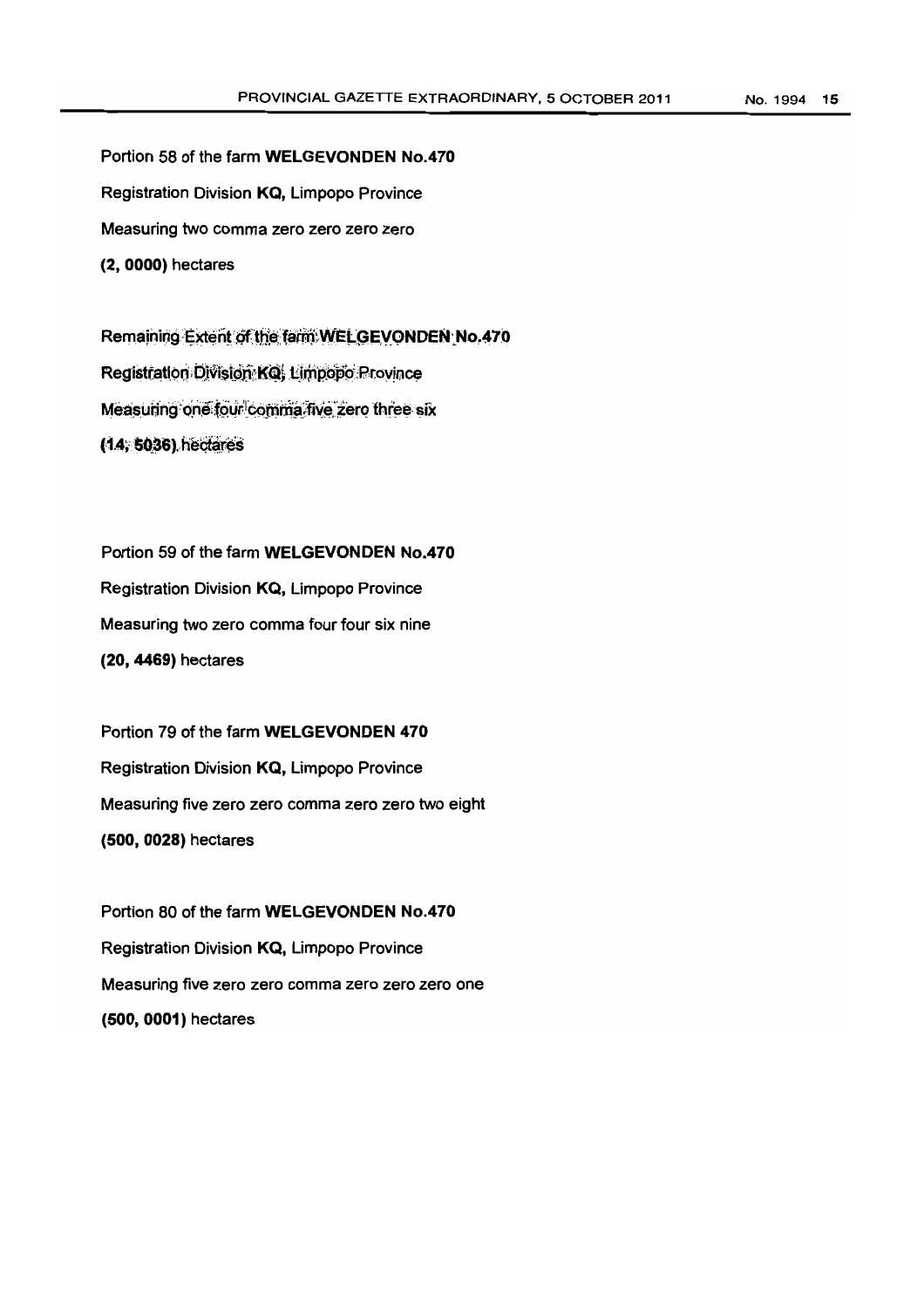Portion 82 of the farm WELGEVONDEN No.470 Registration Division KQ, Limpopo Province Measuring five zero zero comma zero zero zero one (500,0001) hectares

Portion 83 of the farm WELGEVONDEN No.470 Registration Division KQ, Limpopo Province Measuring four nine comma nine nine nine nine (499,9999) hectares

Portion 87 of the farm WELGEVONDEN No.470 Registration Division KQ, Limpopo Province Measuring five zero zero comma zero zero zero zero (500,0000) hectares

Portion 91 of the farm WELGEVONDEN No.470 Registration Division KQ, Limpopo Province Measuring five zero zero comma zero zero one zero (500,0010) hectares

Portion 92 of the farm WELGEVONDEN No.470 Registration Division KQ, Limpopo Province Measuring five zero zero comma zero zero zero two (500, 0002) hectares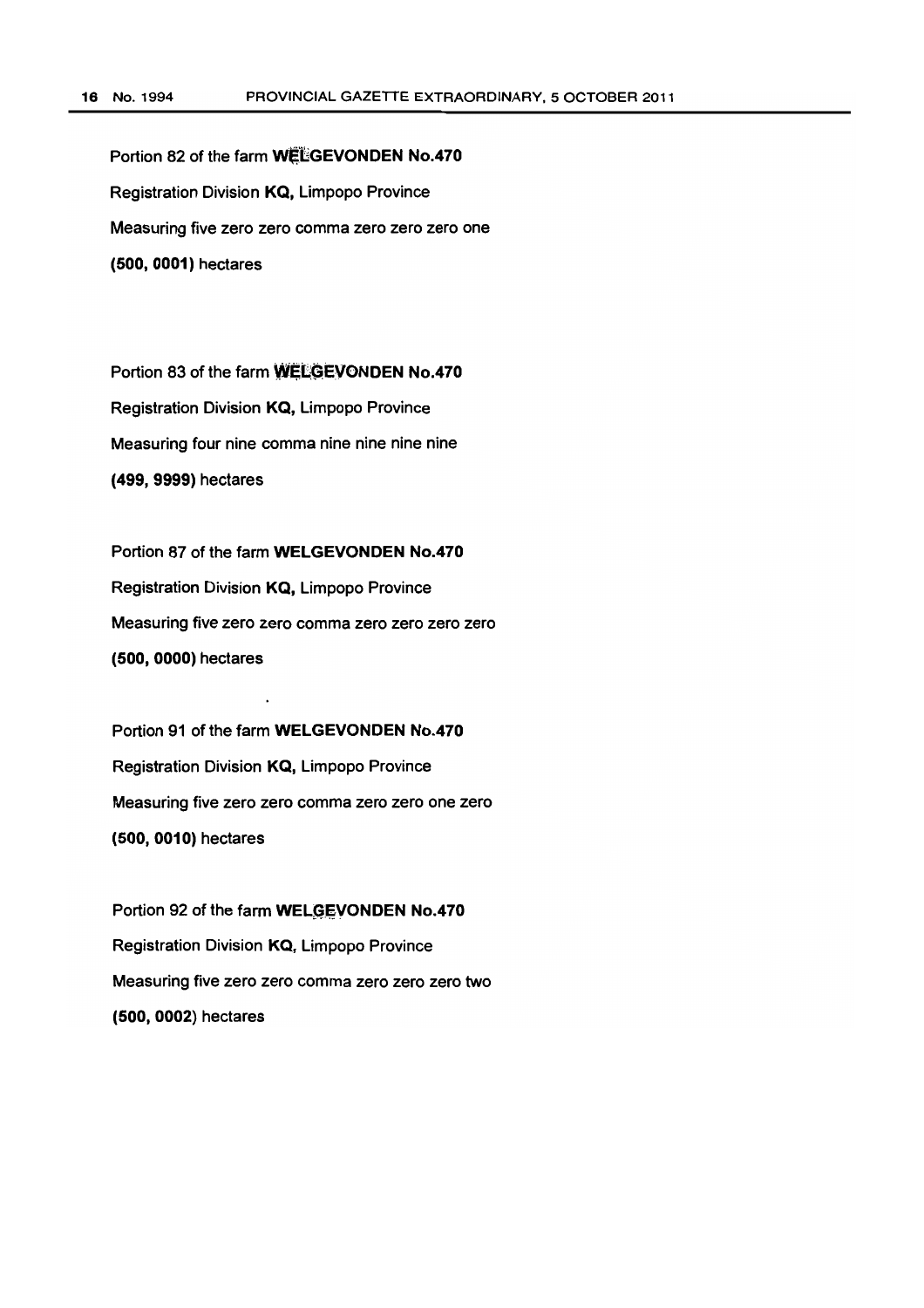The remainder of portion 1 of the farm KLiPPLAATDRIFT No.248 Registration Division KQ, Limpopo Province Measuring three nine nine comma four eight two one (399, 4821) hectares

Remaining Extent of Portion 3 of the farm KOEDOESPOORT No.238 Registration Division KQ, Limpopo Province Measuring four nine nine comma nine nine nine zero (499, 9990) hectares

The remaining extent of portion 4 of the farm KOEDOESPOORT No.238 Registration Division KQ, Limpopo Province Measuring four nine nine comma nine nine nine nine (499,9999) hectares

The remainder of portion 1 of the farm KOEDOESPOORT No.238 Registration Division KQ Limpopo Province Measuring four nine two comma four seven seven one (492,4771) hectares

Portion 6 of the farm KOEDOESPOORT No.238 Registration Division KQ, Limpopo Province Measuring four nine nine comma nine nine nine eight (499,9998) hectares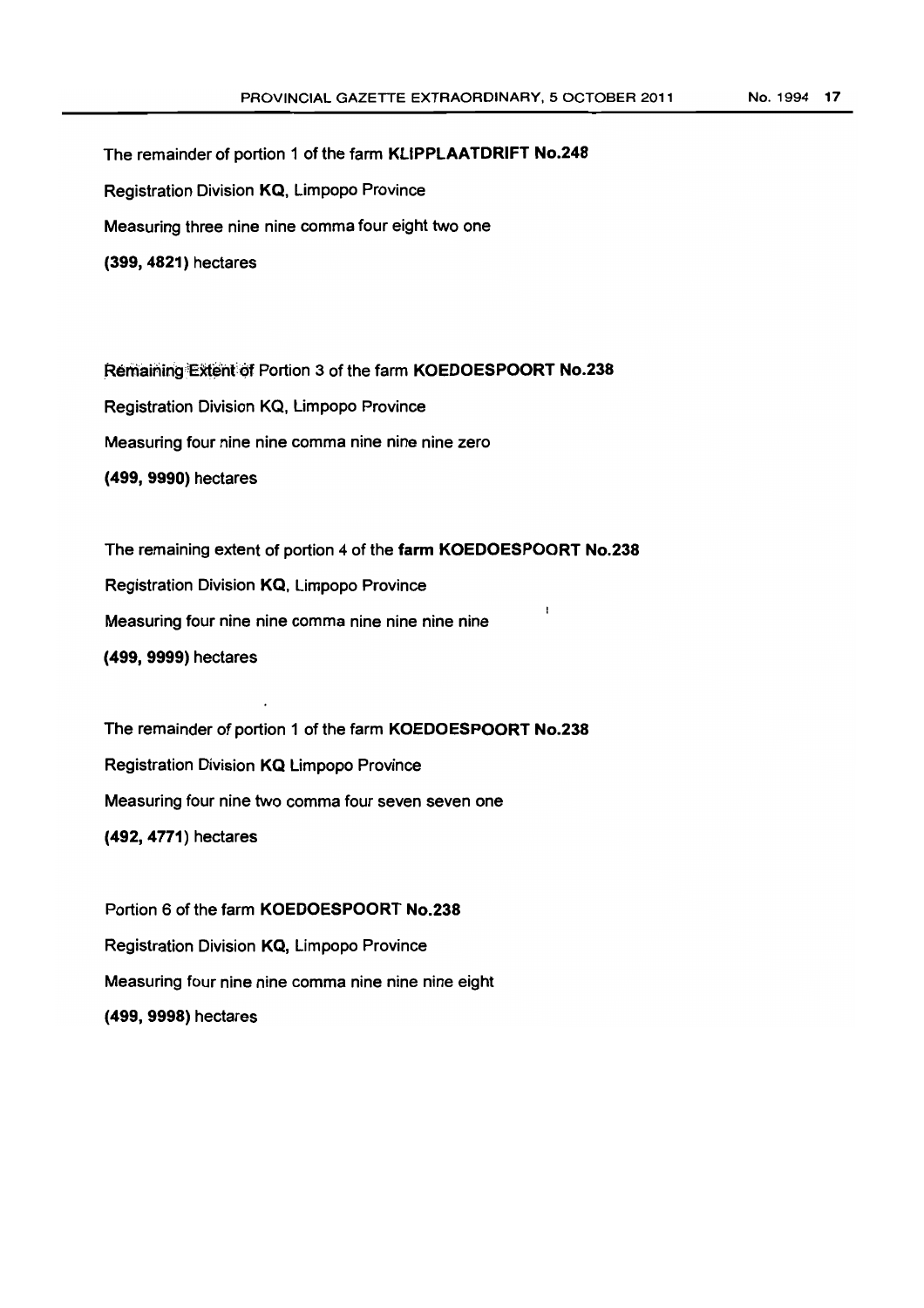Portion 8 of the farm KOEDOESPOORT No.238 Registration Division KQ, Limpopo Province Measuring four five one comma nine two one nine (451,9219) hectares

The remainder of portion 5 of the farm KOEDOESPOORT No.238 Registration Division KQ, Limpopo Province Measuring four nine nine comma nine nine nine five (499, 9995) hectares

Portion 6 of the farm DUIKERHOEK No.225 Registration Division KQ, Limpopo Province Measuring five zero zero comma zero zero one zero (500,0010) hectares

Portion<sup>®</sup>? of the farm DUIKERHOEK No.225 Registration Division KQ, Limpopo Province Measuring five zero zero comma zero zero zero six (500,0006) hectares

The remainder of the farm DUIKERHOEK No.225 Registration Division KQ, Limpopo Province Measuring six four zero comma two two five seven (640, 2257) hectares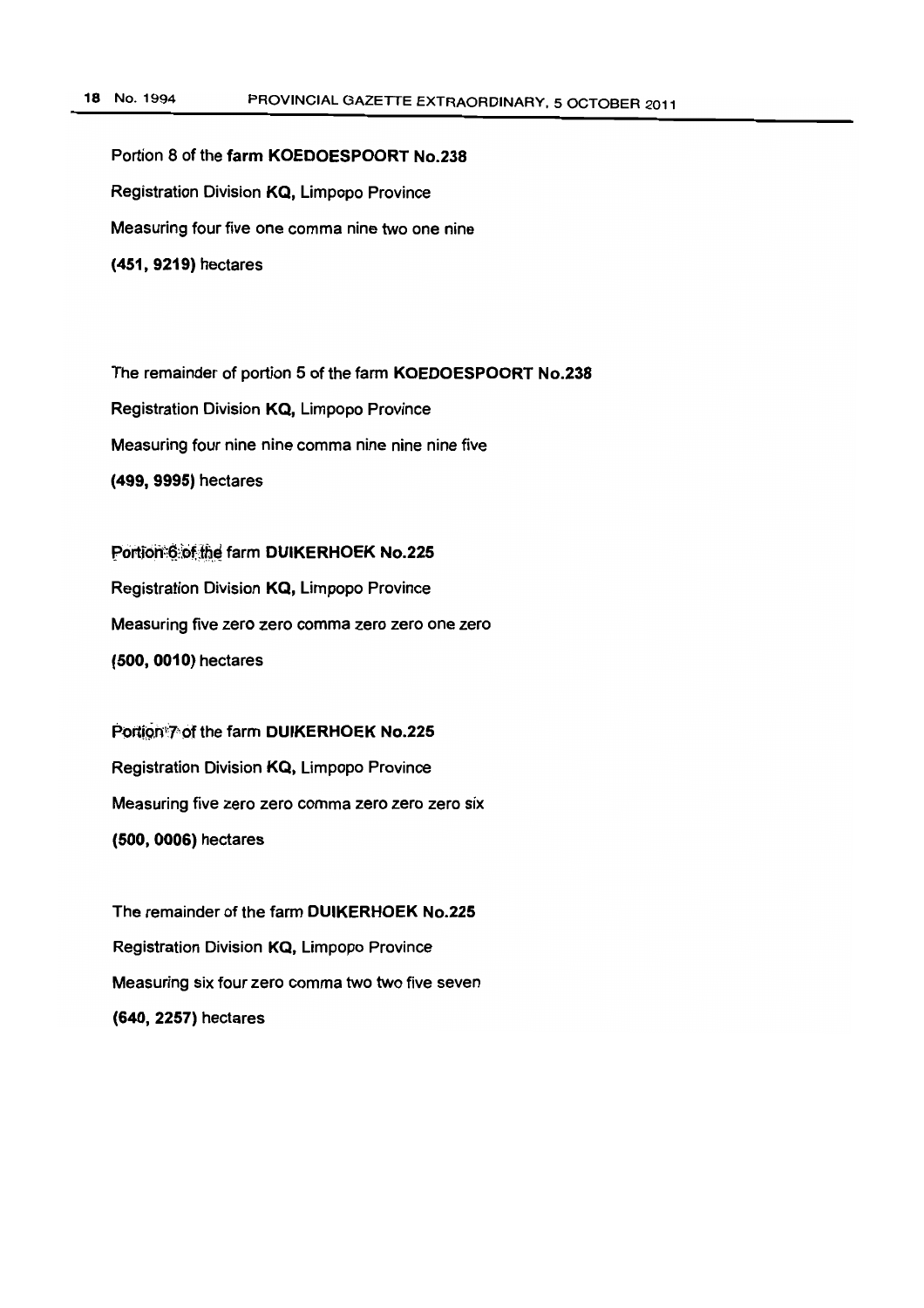Portion 1 of the farm KROMELLENBOOG No.203 Registration Division KQ, Limpopo Province Measuring four seven zero comma one eight eight eight (470,1888) hectares

Portion:2:of;the\*farm'KROMELLENBOOG No.203 Registration; Division KQ, Limpopo Province Measuring four six hine comma three-eight six nine (469,3869) hectares

Portion:3.of-the farm KROMELLENBOOG.No.203 Registration División KQ, Limpopo Province Measuring four seven zero comma two seven three three (470,2733) hectares

The remainder of the farm KROMELLENBOOG No.203 Registration Division KQ, Limpopo Province Measuring four seven one comma zero seven five three (471,0753) hectares

Remaining Extent of Portion<sup>5</sup>5 of the farm ELANDSHOEK No.263 Registration Division KQ, Limpopo Province Measuring five four zero comma zero eight nine four (540, 0894) hectares